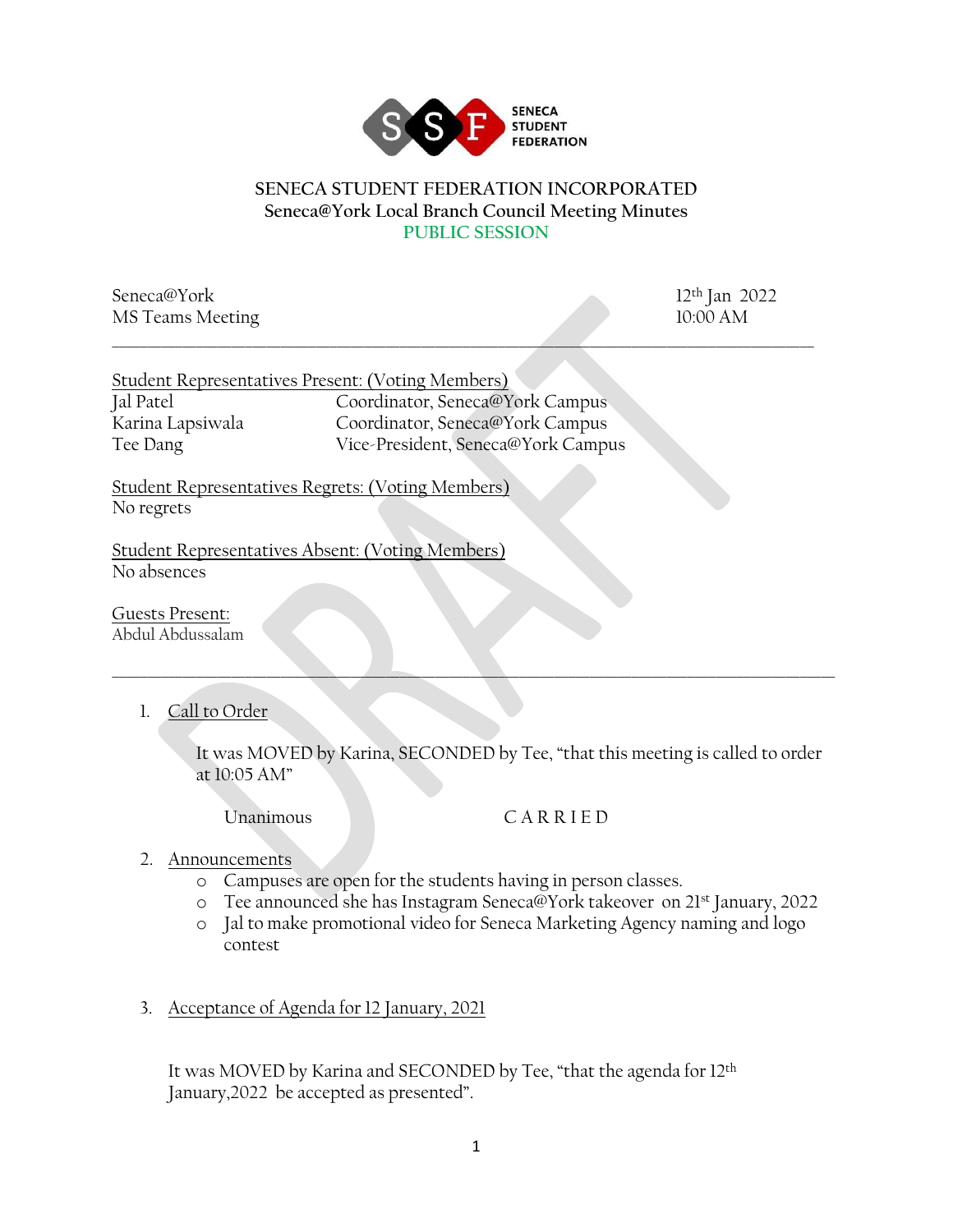Unanimous C A R R I E D

- 4. Conflicts of Interest No conflicts declared
- 5. Acceptance of Local Branch Meeting Minutes

It was MOVED by Jal, and SECONDED by Karina, "that the Seneca@York Campus Local Branch Council Public Session meeting minutes for 12th January 2022, be accepted as presented".

Unanimous C A R R I E D

- 6. Agenda Items
	- a) Engagement Goals for Winter

Engagement goals for winter is to create 2 weeks content for Instagram by council members to boost student engagement and visit a number of classes to promote SSF.

b) Class visit

Council will be reaching out to the program Coordinators before the start of the classes and most of the class visit will be starting in the 2nd week of January .

c) Student engagement via IG

 Seneca@york Instagram account is not being supervised by any of the departments and no answers are given to the students' concern who are reaching out through Instagram. Charanpreet (SIA manager) will try to reach Samir (marketing manager) to give council members the access to IG account for answering students' concern.

- d) S@Y Virtual Office update No updates
- e) Other business

Member's Report of council member is already submitted to Tee (Vice president)

7. Items to be taken to the Central Level

The emerging concerns and issues face by council members